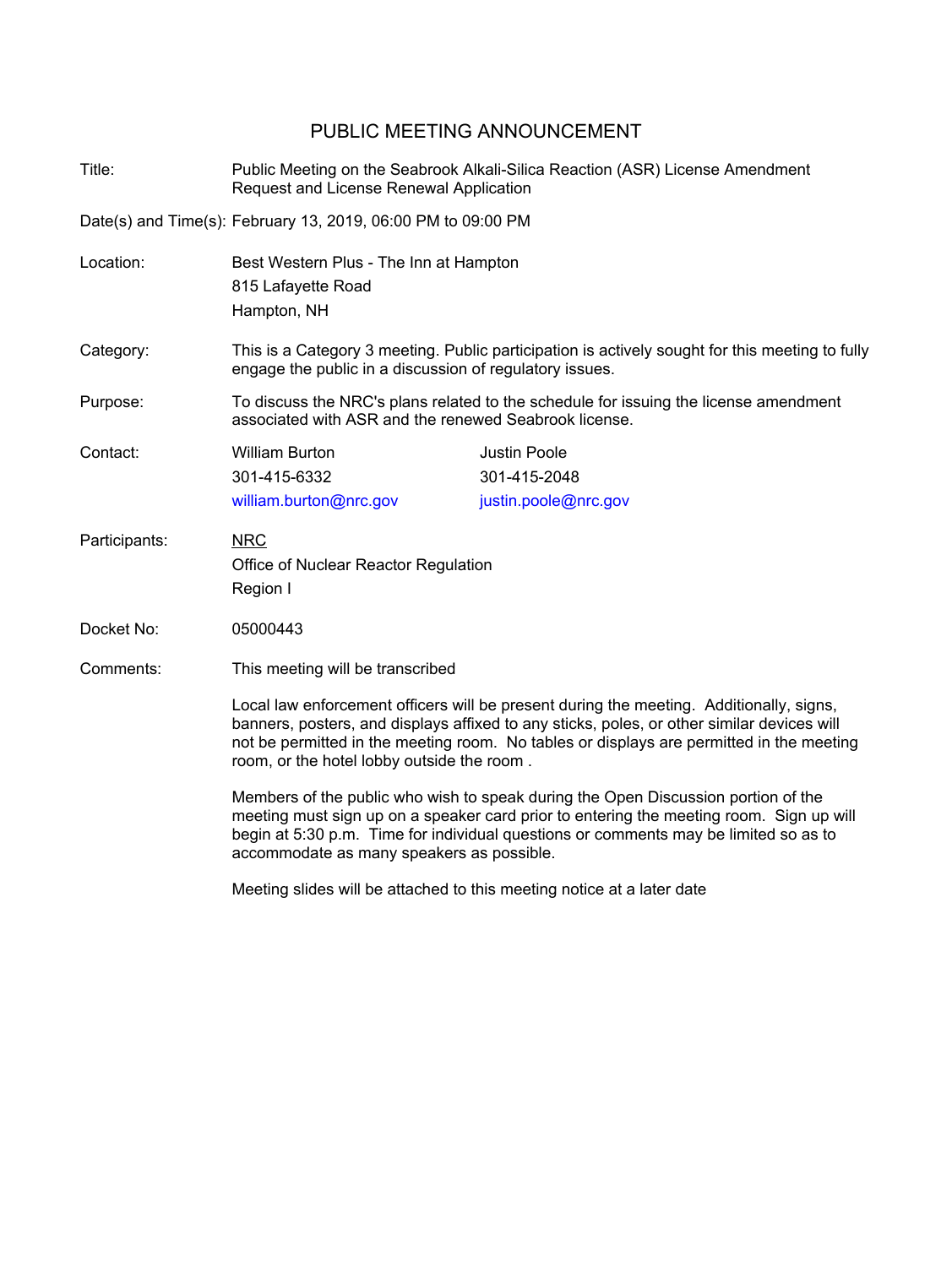## PUBLIC MEETING AGENDA

Public Meeting on the Seabrook Alkali-Silica Reaction (ASR) License Amendment Request and License Renewal Application

February 13, 2019, 06:00 PM to 09:00 PM

Best Western Plus - The Inn at Hampton 815 Lafayette Road Hampton, NH

| <b>Time</b> | <b>Topic</b>                       | <b>Speaker</b>       |
|-------------|------------------------------------|----------------------|
| 06:00 PM    | <b>Welcome and Opening Remarks</b> | Joseph Donoghue, NRC |
| 06:05 PM    | <b>NRC</b> Presentation            | <b>NRC Staff</b>     |
| 06:30 PM    | <b>Open Discussion</b>             | Public               |
| 08:55 PM    | <b>Closing Remarks</b>             | Joseph Donoghue, NRC |
| 09:00 PM    | Adjourn                            |                      |